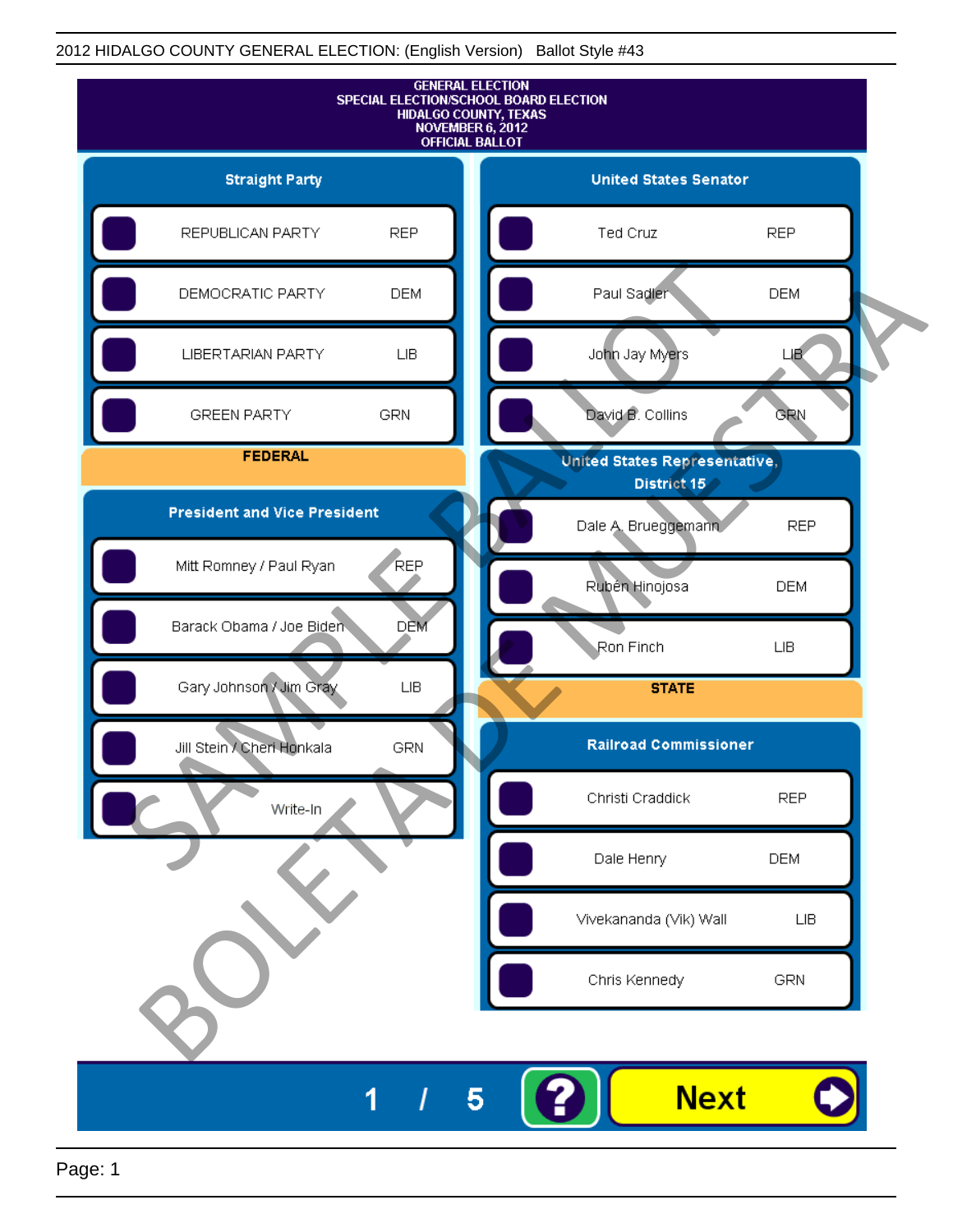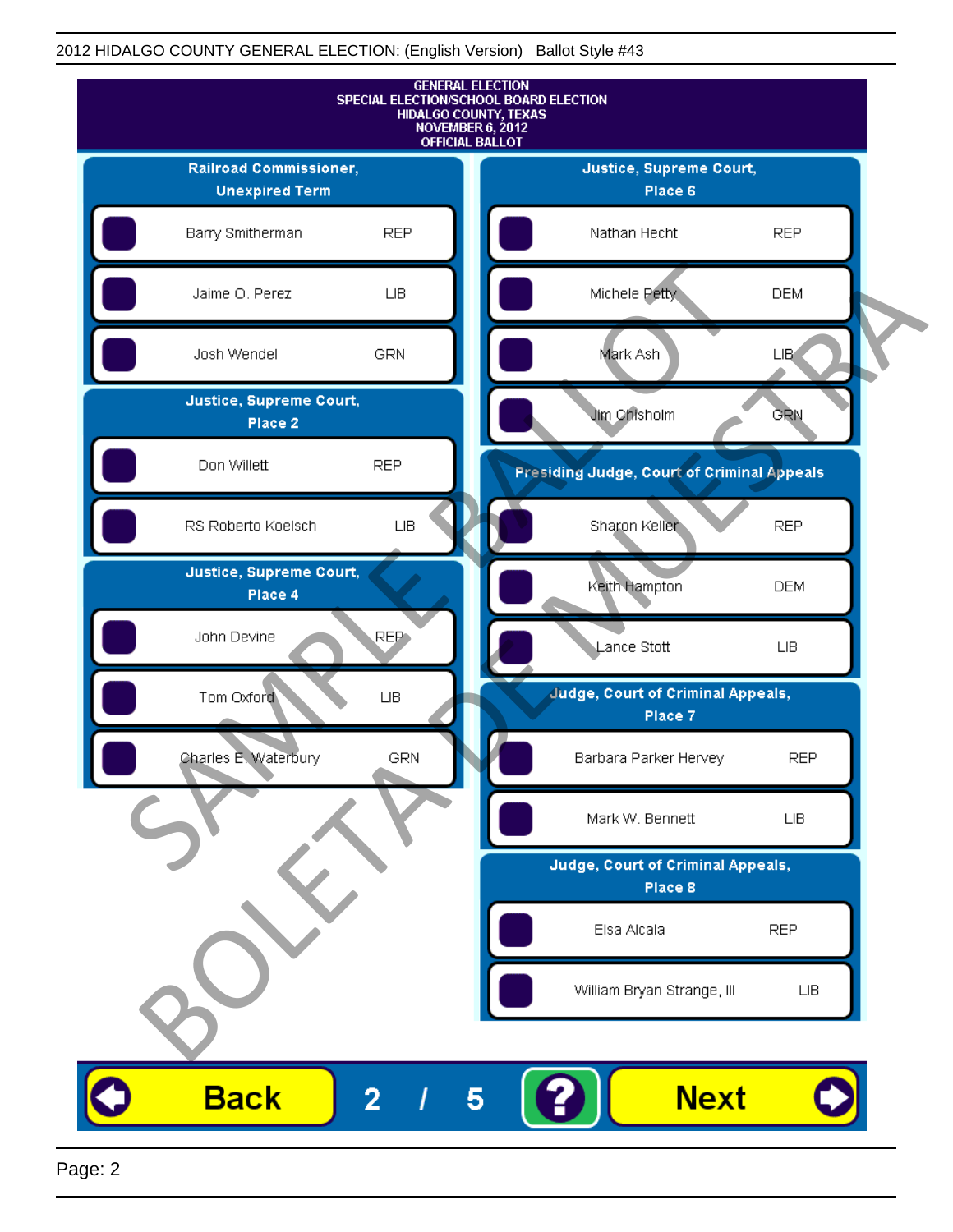

Page: 3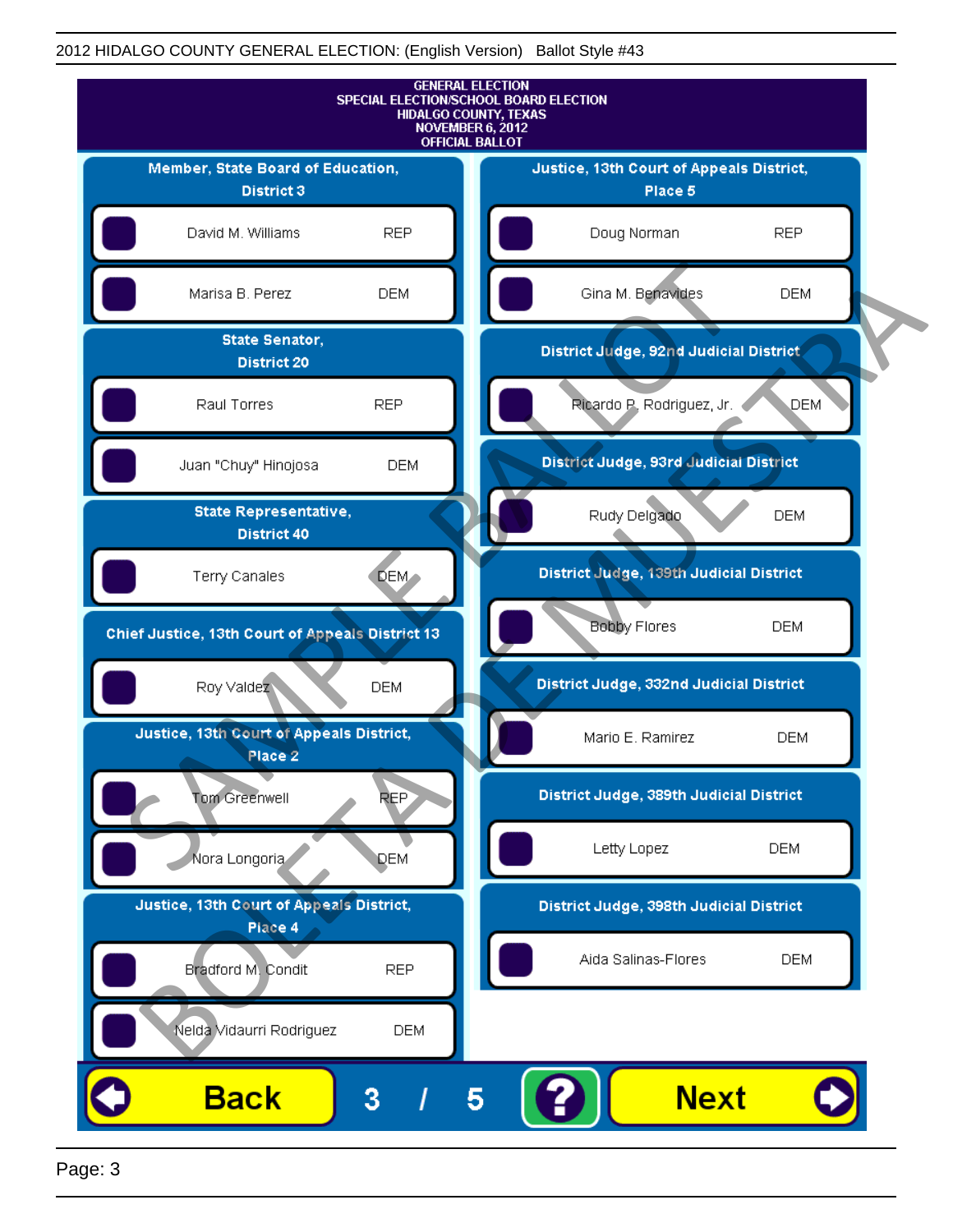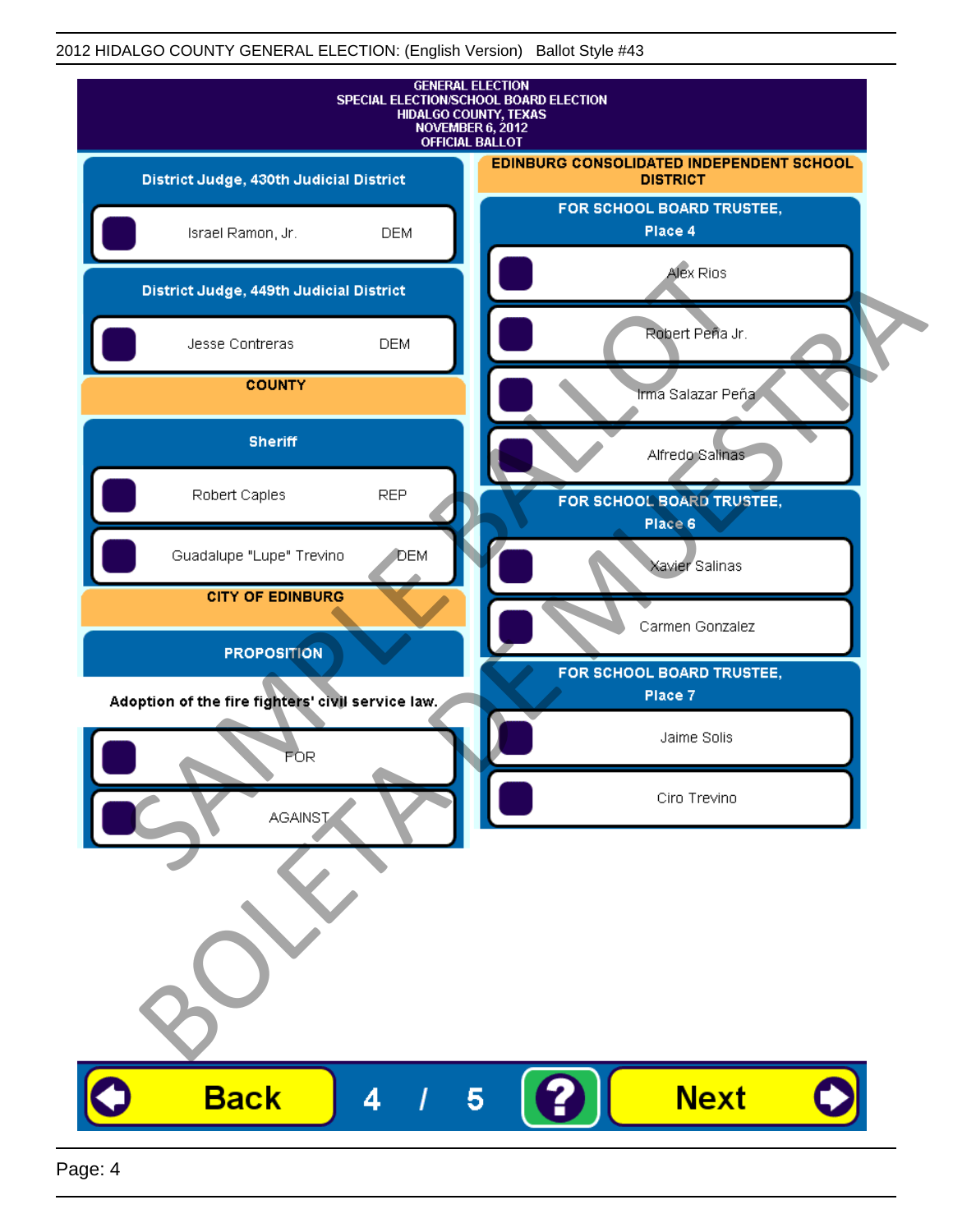# **GENERAL ELECTION** SPECIAL ELECTION/SCHOOL BOARD ELECTION<br>HIDALGO COUNTY, TEXAS<br>NOVEMBER 6, 2012<br>OFFICIAL BALLOT

Review

#### UNOPPOSED CANDIDATES DECLARED ELECTED

Judge, County Court at Law No. 7 Sergio Valdez (DEM)

County Tax Assessor-Collector

Fall Paul Visitera, Precinct No. 1<br>
County Commissioner, Precinct No. 1<br>
SAC. Cutellar JF: (DEM)<br>
County Commissioner, Precinct No. 2<br>
Ulattice of the Peace, Precinct No. 2 Place 1<br>
Counter M. "Bobby" Contrers (DEM)<br>
Ulatt County Commissioner, Precinct No. 1<br>
Accounts: A County Commissioner, Precinct No. 3<br>
Use of the Peace, Precinct No. 1<br>
Siste of the Peace, Precinct No. 1<br>
There is a control of the County Commission (DEM)<br>
There is a cont

**Back** 

5

5

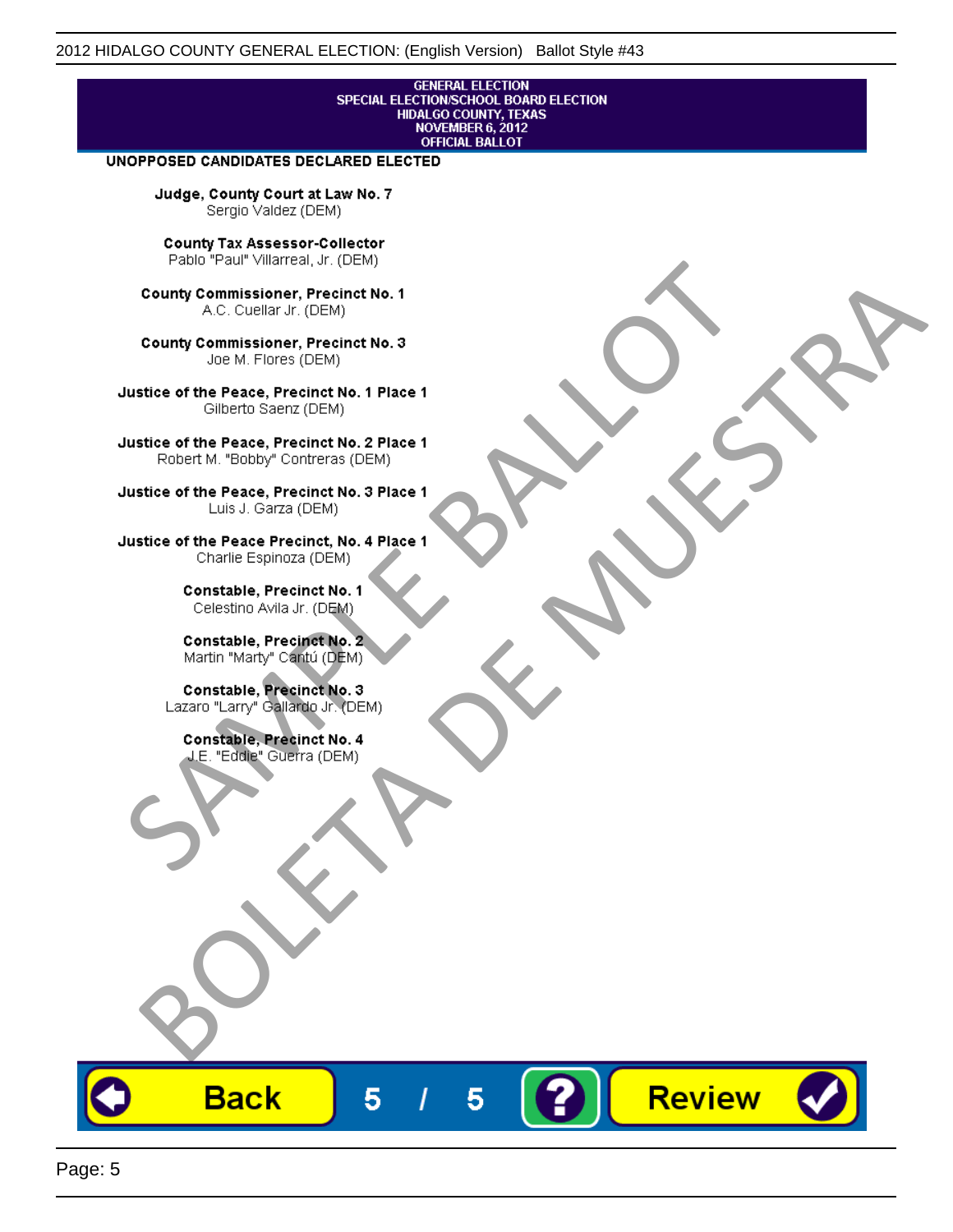## **Summary Ballot Instructions**

Press the candidate name or contest title to return to a contest.

Vote button will light up when

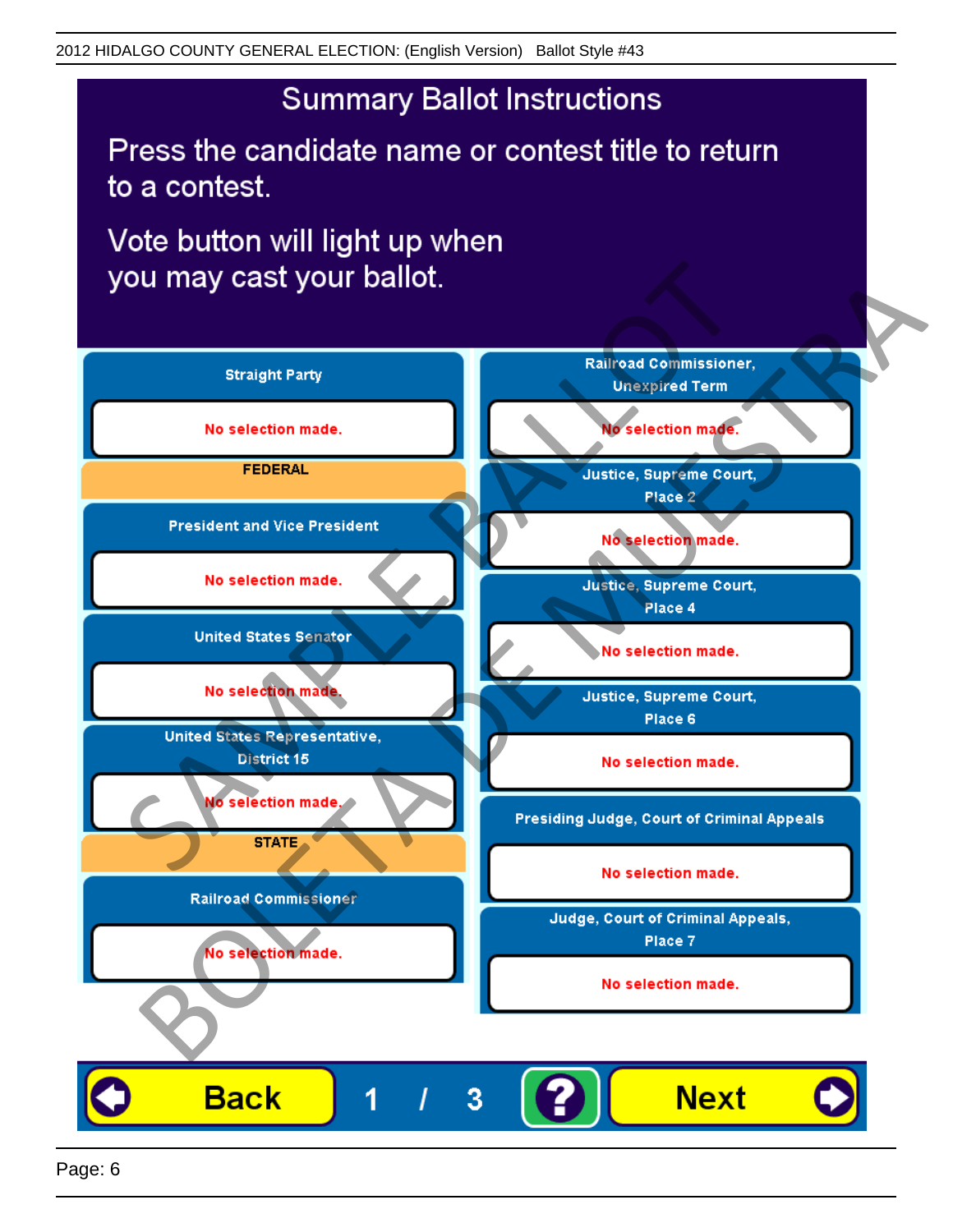## **Summary Ballot Instructions**

Press the candidate name or contest title to return to a contest.

Vote button will light up when